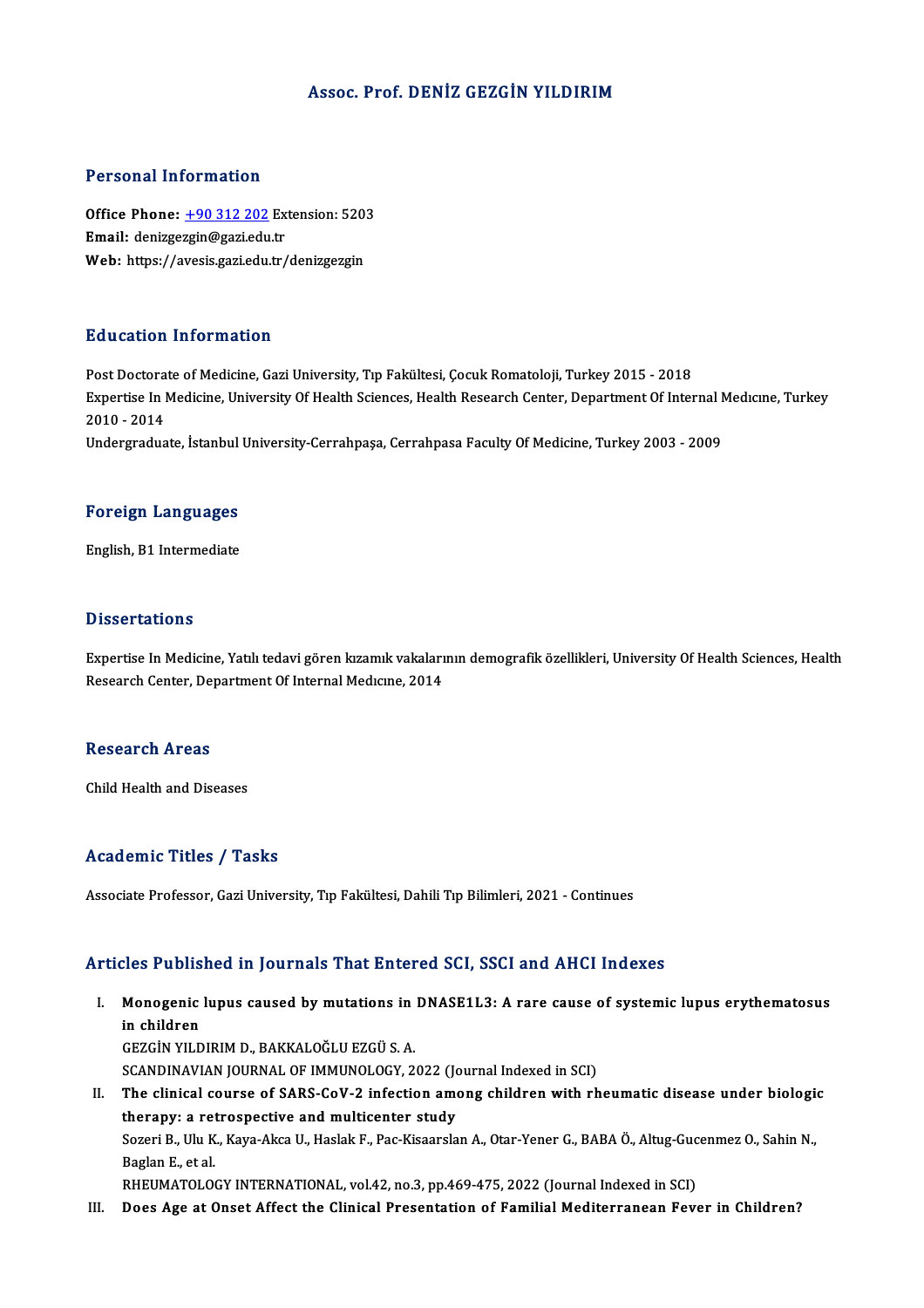GezginYildirimD.,GönenS.,FidanK.,SöylemezoğluO.

Gezgin Yildirim D., Gönen S., Fidan K., Söylemezoğlu O.<br>JCR-JOURNAL OF CLINICAL RHEUMATOLOGY, vol.28, no.1, 2022 (Journal Indexed in SCI)<br>Adharanga ta bast prastise sansansus suidelines for familial Mediterranean fo

- Gezgin Yildirim D., Gönen S., Fidan K., Söylemezoğlu O.<br>JCR-JOURNAL OF CLINICAL RHEUMATOLOGY, vol.28, no.1, 2022 (Journal Indexed in SCI)<br>IV. Adherence to best practice consensus guidelines for familial Mediterranean fever JCR-JOURNAL OF CLINICAL RHEUMATOLOGY, vol.28, no.1,<br>Adherence to best practice consensus guidelines fo<br>study among paediatric rheumatologists in Turkey<br>Kavaala C. K., Sereni B., SÖNMEZ U. E., Demin E. Colian M Adherence to best practice consensus guidelines for familial Mediterranean fever: a modified Delphi<br>study among paediatric rheumatologists in Turkey<br>Kayaalp G. K. , Sozeri B., SÖNMEZ H. E. , Demir F., Cakan M., Ozturk K., study among paediatric rheumatologists in Turkey<br>Kayaalp G. K., Sozeri B., SÖNMEZ H. E., Demir F., Cakan M<br>et al. Kayaalp G. K., Sozeri B., SÖNMEZ H. E., Demir F., Cakan M., Ozturk K., Karadag S. G., Yener G. O., Ozdel S., Baglan E., RHEUMATOLOGY INTERNATIONAL, vol.42, no.1, pp.87-94, 2022 (Journal Indexed in SCI)
- V. Parental knowledge about familial Mediterranean fever: a cross-sectional study<br>Yıldırım D., Bakkaloğlu S. A., Acar A. S. S., Buvan N. Parental knowledge about familial Mediterranean fever: a cross-sectional study<br>Yıldırım D., Bakkaloğlu S. A. , Acar A. Ş. S. , Buyan N.<br>TURKISH JOURNAL OF PEDIATRICS, vol.63, no.6, pp.1048-1055, 2021 (Journal Indexed in SC Yıldırım D., Bakkaloğlu S. A. , Acar A. Ş. S. , Buyan N.<br>TURKISH JOURNAL OF PEDIATRICS, vol.63, no.6, pp.1048-1055, 2021 (Journal Indexed in SCI)<br>VI. Predictors of persistent inflammation in children with familial Mediterr
- TURKISH JOURNAL OF PEDIATRICS, vol.63, no.6, pp.1<br>Predictors of persistent inflammation in childre<br>Gezgin Yıldırım D., Esmeray Senol P., Söylemezoğlu O.<br>Modern rhaumatalogu 2021 (Journal Indoved in SCI VI. Predictors of persistent inflammation in children with familial Mediterranean fever.<br>Gezgin Yıldırım D., Esmeray Senol P., Söylemezoğlu O.<br>Modern rheumatology, 2021 (Journal Indexed in SCI Expanded)
- Gezgin Yıldırım D., Esmeray Senol P., Söylemezoğlu O.<br>Modern rheumatology, 2021 (Journal Indexed in SCI Expanded)<br>VII. Differences and similarities of multisystem inflammatory syndrome in children, Kawasaki disease<br>and Modern rheumatology, 2021 (Journal Indexed in SCI Expanded)<br>Differences and similarities of multisystem inflammatory syndrome in children, Kawasaki disease<br>and macrophage activating syndrome due to systemic juvenile idiopa Differ<br>and m<br>study<br><sup>Vonor</sup> and macrophage activating syndrome due to systemic juvenile idiopathic arthritis: a comparative<br>study<br>Yener G. O. , PAÇ KISAARSLAN A., Ulu K., ATALAY E., Haslak F., Ozdel S., Yucel B. B. , Yildirim D., ÇAKMAK F., Ozturk<br>K.

<mark>study</mark><br>Yener G<br>K., et al.<br>PHEIM Yener G. O. , PAÇ KISAARSLAN A., Ulu K., ATALAY E., Haslak F., Ozde<br>K., et al.<br>RHEUMATOLOGY INTERNATIONAL, 2021 (Journal Indexed in SCI)<br>Milk of salsium: A rans manifestation of iuvenile dermatam

- K., et al.<br>RHEUMATOLOGY INTERNATIONAL, 2021 (Journal Indexed in SCI)<br>VIII. Milk of calcium: A rare manifestation of juvenile dermatomyositis Yildirim D., AKDULUM İ., TALİM B., DEMİR E., BUYAN N., BAKKALOĞLU EZGÜ S. A. ARCHIVES OF RHEUMATOLOGY, vol.36, no.2, pp.302-304, 2021 (Journal Indexed in SCI) Yildirim D., AKDULUM İ., TALİM B., DEMİR E., BUYAN N., BAKKALOĞLU EZGÜ S. A.<br>ARCHIVES OF RHEUMATOLOGY, vol.36, no.2, pp.302-304, 2021 (Journal Indexed in SCI)<br>IX. Evaluation of caregiver burden and coping strategies in par
	- ARCHIVES OF RHEUMATOLOGY, vol.36, no.2, pp.302-304, 2021 (Journal Indexed in SCI)<br>Evaluation of caregiver burden and coping strategies in parents of paediatric familial<br>fever patients in relation to illness severity, thera Evaluation of caregiver burden and coping strategies in parents of paedifiever patients in relation to illness severity, therapy and health-related q<br>Gezgin Yildirim D., BAKKALOĞLU EZGÜ S. A. , Soysal Acar A. S. , ÇELİK B. fever patients in relation to illness severity, therapy and health-related quality of life<br>Gezgin Yildirim D., BAKKALOĞLU EZGÜ S. A., Soysal Acar A. S., ÇELİK B., BUYAN N. QUALITY OF LIFE RESEARCH, vol.30, no.5, pp.1347-1354, 2021 (Journal Indexed in SCI)
	- X. Disease activity and outcomes in juvenile Behçet's disease: 10 years' experience of a single centre Disease activity and outcomes in juvenile Behçet's disease: 10 years' experience of a single cent<br>Gezgin Yıldırım D., Bakkaloğlu Ezgü S. A. , Hasanreisoğlu M., Buyan N.<br>Clinical And Experimental Rheumatology, vol.127, no.5 Gezgin Yıldırım D., Bakkaloğlu Ezgü S. A. , Hasanreisoğlu M., Buyan N.<br>Clinical And Experimental Rheumatology, vol.127, no.5, pp.105-111, 2020 (Journa<br>XI. Erysipelas-like erythema in children with familial Mediterranean fe
	- Clinical And Experimental Rheumatology, vol.127, no.5, pp<br>Erysipelas-like erythema in children with familial M<br>Gezgin Yildirim D., Seven M. B., Gönen S., Söylemezoğlu O.<br>Clinical and experimental rheumatology, no 5, nn 101 Erysipelas-like erythema in children with familial Mediterranean fever.<br>Gezgin Yildirim D., Seven M. B. , Gönen S., Söylemezoğlu O.<br>Clinical and experimental rheumatology, no.5, pp.101-104, 2020 (Journal Indexed in SCI Exp

# Gezgin Yildirim D., Seven M. B. , Gönen S., Söylemezoğlu O.<br>Clinical and experimental rheumatology, no.5, pp.101-104, 2020 (Journal Indexed in SCI Expanded)<br>XII. Sacroiliitis associated with familial Mediterranean fever in Clinical and<br>Sacroiliitis<br>literature.<br><sup>Vildinim D</sup>

Yildirim D., FİDAN H. K., Gonen S., Soylemezoglu O.

The Turkish journal of pediatrics, vol.62, no.2, pp.175-181, 2020 (Journal Indexed in SCI Expanded)

Yildirim D., FİDAN H. K. , Gonen S., Soylemezoglu O.<br>The Turkish journal of pediatrics, vol.62, no.2, pp.175-181, 2020 (Journal Indexed in SCI Expanded)<br>XIII. What triggered massive hemoptysis in Goodpasture syndrome with in a 14-year-old boy? What triggered massive hemoptysis in Goodpasture syndrome with isolated <sub>]</sub><br>in a 14-year-old boy?<br>Sismanlar-Eyuboglu T., ASLAN A.T. , Gezgin-Yildirim D., BUYAN N., Emeksiz S., Kalkan G.<br>TURKISH JOURNAL OF REDIATRICS vol.61

Sismanlar-Eyuboglu T., ASLAN A. T., Gezgin-Yildirim D., BUYAN N., Emeksiz S., Kalkan G.<br>TURKISH JOURNAL OF PEDIATRICS, vol.61, no.4, pp.611-614, 2019 (Journal Indexed in SCI)

- Sismanlar-Eyuboglu T., ASLAN A. T. , Gezgin-Yildirim D., BUYAN N., Emeksiz S., Kalkan G.<br>TURKISH JOURNAL OF PEDIATRICS, vol.61, no.4, pp.611-614, 2019 (Journal Indexed in SCI)<br>XIV. Correction to: Diagnostic utility of a ta TURKISH JOURNAL OF PEDIATRICS, vol.61, no.4, pp.611-614, 2019 (Journal Inde<br>Correction to: Diagnostic utility of a targeted next-generation sequenci<br>suspicion of systemic autoinflammatory diseases: a multi-center study.<br>Ka Correction to: Diagnostic utility of a targeted next-generation sequencing gene panel in the clinical<br>suspicion of systemic autoinflammatory diseases: a multi-center study.<br>Karacan İ., Balamir A., Uğurlu S., Aydın A. K. , suspicion of systemic autoinflammatory diseases: a multi-center study.<br>Karacan İ., Balamir A., Uğurlu S., Aydın A. K. , Everest E., Zor S., Önen M. Ö. , Daşdemir S., Özkaya O., Sözeri B., et al. Rheumatology international, vol.39, no.5, pp.921, 2019 (Journal Indexed in SCI)
- XV. Diagnostic utility of a targeted next-generation sequencing gene panel in the clinical suspicion of Diagnostic utility of a targeted next-generation sequencing gene panel in the clinical suspicion of<br>systemic autoinflammatory diseases: a multi-center study<br>Karacan I., Balamir A., UĞURLU S., Aydin A. K. , Everest E., Zor systemic autoinflammatory diseases: a multi-center study<br>Karacan I., Balamir A., UĞURLU S., Aydin A. K. , Everest E., Zor S., Onen M. O. , Dasdemir S., Ozl<br>RHEUMATOLOGY INTERNATIONAL, vol.39, no.5, pp.911-919, 2019 (Journa Karacan I., Balamir A., UĞURLU S., Aydin A. K. , Everest E., Zor S., Onen M. O. , Dasdemir S., Ozkaya O., Sozeri B., et<br>RHEUMATOLOGY INTERNATIONAL, vol.39, no.5, pp.911-919, 2019 (Journal Indexed in SCI)<br>XVI. Utility of ne
- RHEUMATOLOGY INTERNATIONAL, vol.39, no.5, pp.911-919, 20<br>Utility of new red cell parameters for distinguishing fund<br>deficiency in children with familial Mediterranean fever<br>Vidinim D. KANA 7, PAKKALOČU U EZGÜ S. A Utility of new red cell parameters for distinguishing functional iron deficiency from absolute iron deficiency in children with familial Mediterranean fever<br>Yildirim D., KAYA Z., BAKKALOĞLU EZGÜ S. A.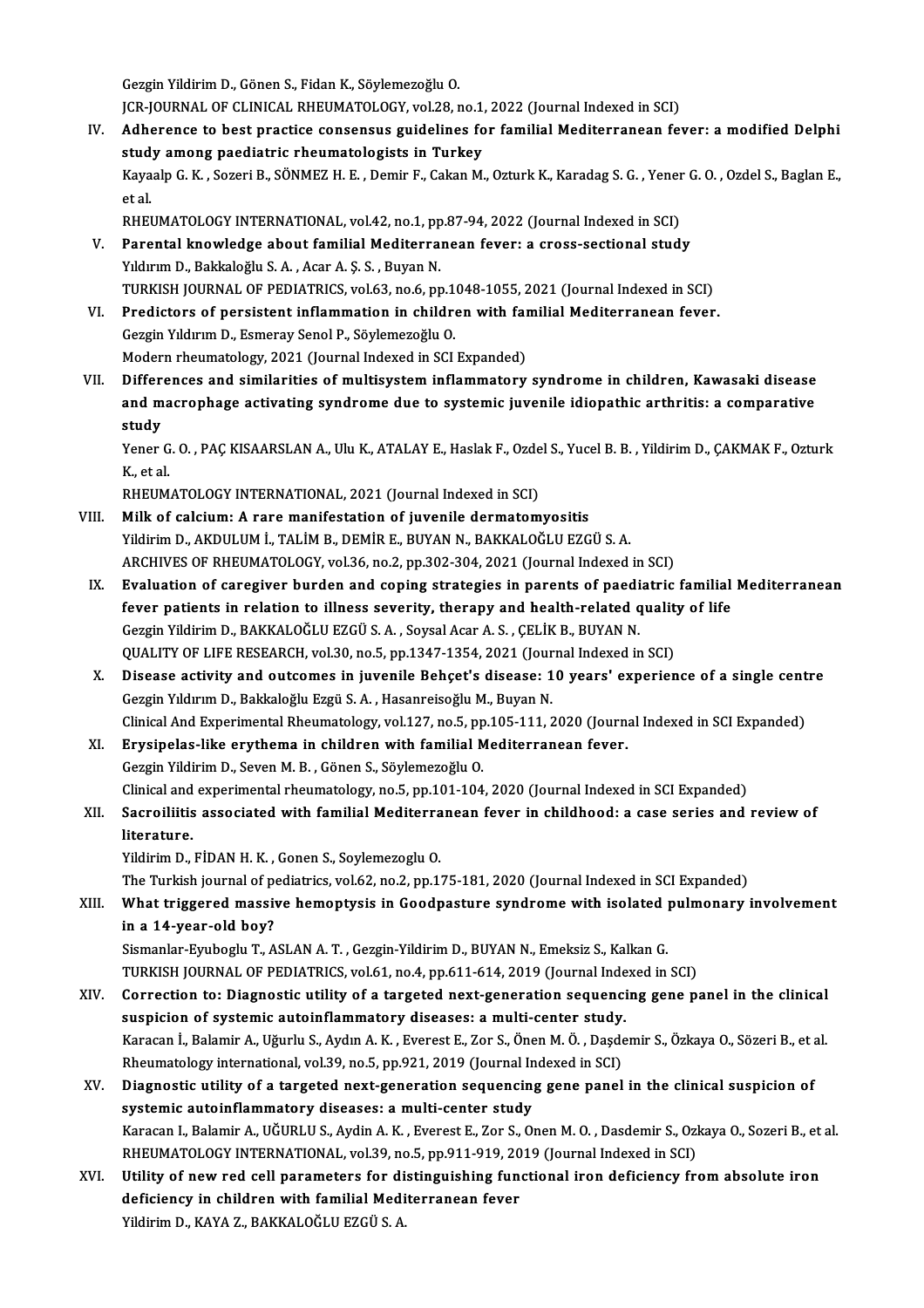INTERNATIONAL JOURNAL OF LABORATORY HEMATOLOGY, vol.41, no.2, pp.293-297, 2019 (Journal Indexed in<br>SCD INTE<br>SCI)<br>Brot INTERNATIONAL JOURNAL OF LABORATORY HEMATOLOGY, vol.41, no.2, pp.293-297, 2019 (Journal Indexed<br>SCI)<br>XVII. Protracted febrile myalgia as a challenging manifestation of familial Mediterranean fever: case-

SCI)<br>Protracted feb<br>based review<br><sup>Vildinim D. PA*V*</sup> Protracted febrile myalgia as a challenging<br>based review<br>Yildirim D., BAKKALOĞLU EZGÜ S. A. , BUYAN N.<br>BHEUMATOLOCY INTERNATIONAL .vol 39. no.1. based review<br>Yildirim D., BAKKALOĞLU EZGÜ S. A. , BUYAN N.<br>RHEUMATOLOGY INTERNATIONAL, vol.39, no.1, pp.147-152, 2019 (Journal Indexed in SCI)<br>Chronis non-basterial ostaomyelitis soovistent with familial Mediterranean fove

Yildirim D., BAKKALOĞLU EZGÜ S. A. , BUYAN N.<br>RHEUMATOLOGY INTERNATIONAL, vol.39, no.1, pp.147-152, 2019 (Journal Indexed in SCI)<br>XVIII. Chronic non-bacterial osteomyelitis coexistent with familial Mediterranean fever<br>Yild RHEUMATOLOGY INTERNATIONAL, vol.39, no.1, pp.147-152, 2<br>Chronic non-bacterial osteomyelitis coexistent with fan<br>Yildirim D., Demjrag T., AKDULUM İ., Yilmaz G., Bakkaloglu S.A.<br>CLINICAL AND EXPERIMENTAL PHEUMATOLOGY vol.36, CLINICAL AND EXPERIMENTAL RHEUMATOLOGY, vol.36, no.6, 2018 (Journal Indexed in SCI)

## Articles Published in Other Journals

I. Viral infections associated with Kawasaki disease Yildirim D., Bedir Demirdağ T., Tokgöz S., Tapısız A., Bakkaloğlu Ezgü S.A., Buyan N. Viral infections associated with Kawasaki disease<br>Yildirim D., Bedir Demirdağ T., Tokgöz S., Tapısız A., Bakkaloğlu Ezgü S. A. , Buyan N.<br>TURKISH ARCHIVES OF PEDIATRICS, vol.56, no.3, pp.272-274, 2021 (Journal Indexed in E II. Coexistent Diseases with Familial Mediterranean Fever in Childhood GEZGIN YILDIRIM D. SÖYLEMEZOĞLU H. O. TURKISH ARCHIVES OF PEDIATRICS, vol.56,<br>Coexistent Diseases with Familial Medi<br>GEZGİN YILDIRIM D., SÖYLEMEZOĞLU H. O.<br>Turkiye Klinikleri Journal of Bediatrics vol.3 Coexistent Diseases with Familial Mediterranean Fever in Childhood<br>GEZGİN YILDIRIM D., SÖYLEMEZOĞLU H. O.<br>Turkiye Klinikleri Journal of Pediatrics, vol.30, no.1, pp.8-14, 2021 (Other Refereed National Journals)<br>Fyalustion GEZGİN YILDIRIM D., SÖYLEMEZOĞLU H. O.<br>Turkiye Klinikleri Journal of Pediatrics, vol.30, no.1, pp.8-14, 2021 (Other Refereed National Journals)<br>III. Evaluation of quality of life and its associations with clinical para Turkiye Klinikleri Journal of Pedi<br><mark>Evaluation of quality of life a</mark><br>familial Mediterranean fever<br><sup>Vildirim D. Pekkalogu S.A. Agar</sub></sup> Evaluation of quality of life and its associations with dependent of the standard fever  $\overline{Y}$ <br>Yildirim D., Bakkalogu S.A. , Acar A.S.S. , ÇELİK B., BUYAN N.<br>NORTHERN CLINICS OF ISTANRUL, 11019, no.3, nn.255, 260, 2 familial Mediterranean fever<br>Yildirim D., Bakkalogu S. A. , Acar A. S. S. , ÇELİK B., BUYAN N.<br>NORTHERN CLINICS OF ISTANBUL, vol.8, no.3, pp.255-260, 2021 (Journal Indexed in ESCI)<br>Evaluation of Domographic Characteristics

Yildirim D., Bakkalogu S. A. , Acar A. S. S. , ÇELİK B., BUYAN N.<br>NORTHERN CLINICS OF ISTANBUL, vol.8, no.3, pp.255-260, 2021 (Journal Indexed in ESCI)<br>IV. Evaluation of Demographic Characteristics of Our Pediatric Patient NORTHERN CLINICS OF ISTANBUL, vol.8, no.3,<br>**Evaluation of Demographic Characteristi**<br>GEZGİN YILDIRIM D., CAYMAZ C., ŞİRANECİ R.<br>İstanbul Kanuni Sultan Sülayman Tın Dergisi y IV. Evaluation of Demographic Characteristics of Our Pediatric Patients with Measles<br>GEZGIN YILDIRIM D., CAYMAZ C., ŞİRANECİ R.<br>İstanbul Kanuni Sultan Süleyman Tıp Dergisi, vol.12, no.3, pp.241-246, 2020 (Other Refereed Na GEZGİN YILDIRIM D., CAYMAZ C., ŞİRANECİ R.<br>İstanbul Kanuni Sultan Süleyman Tıp Dergisi, vol.12, no.3, pp.241-246, 2020 (Oth<br>V. Yenidoğan kemik enfeksiyonları ve kronik non-bakteriyel osteomiyelit.<br>CEZCİN YU DIRIM D. BAKKAL

- İstanbul Kanuni Sultan Süleyman Tıp Dergisi, ve<br>Yenidoğan kemik enfeksiyonları ve kronil<br>GEZGİN YILDIRIM D., BAKKALOĞLU EZGÜ S. A.<br>TOTPID Dergisi vel 19. ne 5. np.926.942.2020 Yenidoğan kemik enfeksiyonları ve kronik non-bakteriyel osteomiyelit.<br>GEZGİN YILDIRIM D., BAKKALOĞLU EZGÜ S. A.<br>TOTBID Dergisi, vol.19, no.5, pp.836-842, 2020 (Other Refereed National Journals)<br>Jealated asuta lunus ppeuman
- GEZGİN YILDIRIM D., BAKKALOĞLU EZGÜ S. A.<br>TOTBID Dergisi, vol.19, no.5, pp.836-842, 2020 (Other Refereed National Journals)<br>VI. Isolated acute lupus pneumonitis as the initial presentation of systemic lupus erythematosus i TOTBID Dergis<br>Isolated acut<br>year-old girl<br>Siamanlar Evil Isolated acute lupus pneumonitis as the initial presentation of systemic<br>year-old girl<br>Şişmanlar Eyüboğlu T., Aslan A. T. , Ozdemir Y., Yildirim D., Buyan N., Boyunaga O.<br>AUTOIMMINITY HIGH IGHTS 1120 0 no.1, 2019 (Journal

year-old girl<br>Şişmanlar Eyüboğlu T., Aslan A. T. , Ozdemir Y., Yildirim D., Buyan N., Boyunaga O.<br>AUTOIMMUNITY HIGHLIGHTS, vol.9, no.1, 2018 (Journal Indexed in ESCI)

# AUTOIMMONITY HIGHLIC<br>Books & Book Chapters

ooks & Book Chapters<br>I. Juvenile Behçet's Disease<br>CEZCIN VILDIPIM D I. Juvenile Behçet's Disease<br>GEZGİN YILDIRIM D.

Juvenile Behçet's Disease<br>GEZGİN YILDIRIM D.<br>in: Medical Diagnosis and Treatment Methods in Internal Medical Sciences-II, Savaş Karyagar, Editor, Livre de<br>Lyen, np.7, 12, 2021 GEZGİN YILDIRIM D.<br>in: Medical Diagnosis<br>Lyon, pp.7-13, 2021<br>Bomatoloji - Voakî

- Lyon, pp.7-13, 2021<br>II. Romatoloji Vaskülitler Lyon, pp.7-13, 2021<br><mark>Romatoloji - Vaskülitler</mark><br>SÖYLEMEZOĞLU H. O. , GEZGİN YILDIRIM D.<br>in: Temel Bediatri, Heseneğlu Enyer, Düşüne in: Temel Pediatri, Hasanoğlu Enver, Düşünsel Ruhan, Bideci Aysun, Boduroğlu Koray, Editor, Güneş Kitabevi,<br>Ankara, pp.2314-2322, 2020 SÖYLEMEZOĞLU H. O. , GEZGİ<br>in: Temel Pediatri, Hasanoğlu<br>Ankara, pp.2314-2322, 2020<br>Vesküler Pehest Hestalığı
- III. Vasküler Behçet Hastalığı

GEZGİNYILDIRIMD.,SÖYLEMEZOĞLUH.O. in: Olgularla Pediatrik Romatoloji, Fatoş Yalçınkaya, Oğuz Söylemezoğlu, Banu Çelikel Acar, Nilgün Çakar, Birsin GEZGİN YILDIRIM D., SÖYLEMEZOĞLU H. O.<br>in: Olgularla Pediatrik Romatoloji, Fatoş Yalçınkaya, Oğuz Söyle<br>Özçakar, Editor, Ankara Nobel Tıp Kitabevleri, pp.32-33, 2020<br>Poliantaritis podege

IV. Poliarteritis nodoza Özçakar, Editor, Ankara Nobel Tıp Kitabevle<br><mark>Poliarteritis nodoza</mark><br>GEZGİN YILDIRIM D., SÖYLEMEZOĞLU H. O.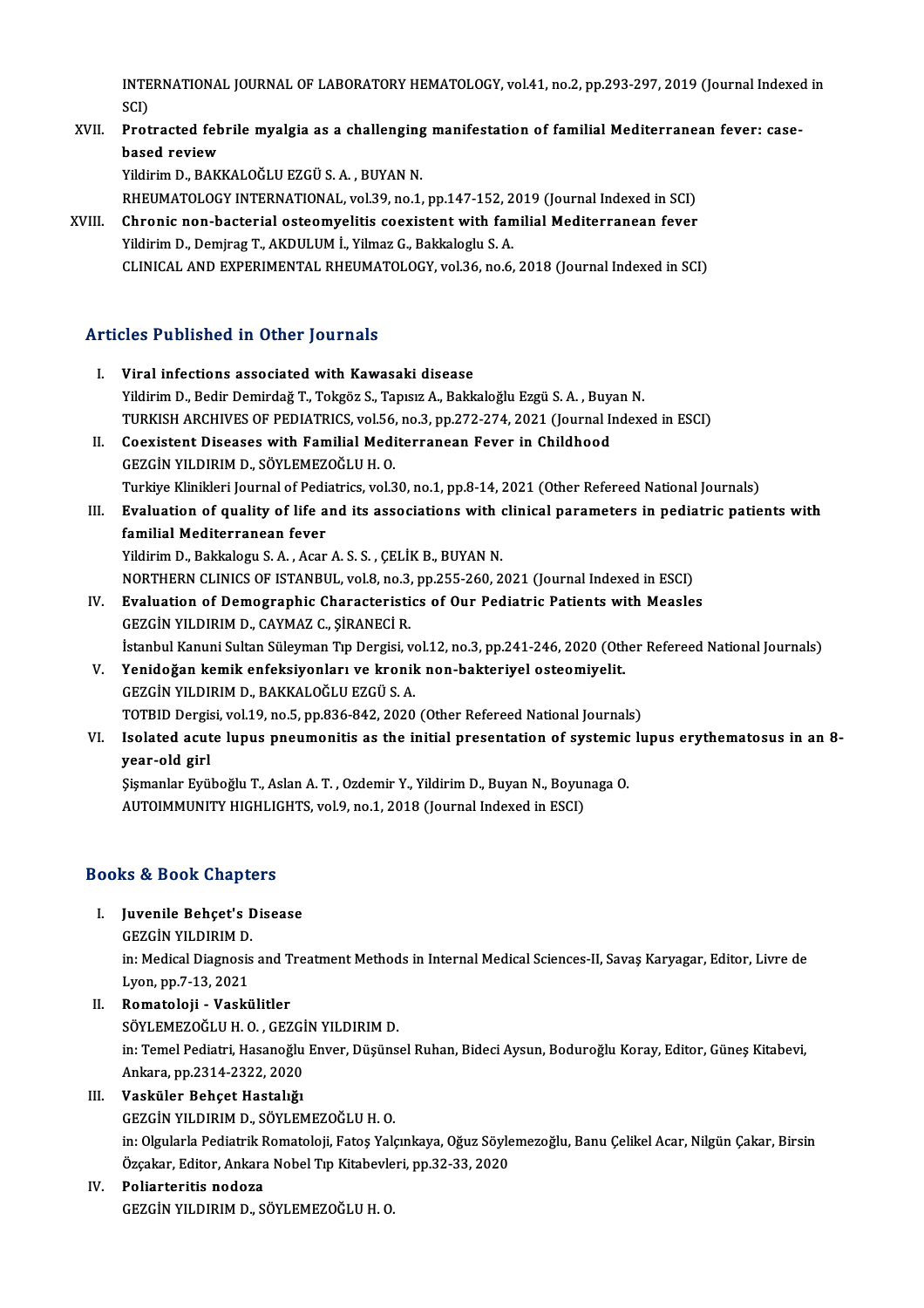in: Olgularla Pediatrik Romatoloji, Fatoş Yalçınkaya, Oğuz Söylemezoğlu, Banu Çelikel Acar, Nilgün Çakar, Birsin Özçakar, Editor, Ankara Nobel Tıp Kitabevleri, pp.34-36, 2020

# 02çakar, Editor, Afikara Nobel 11p Kitabevieri, pp.34-36, 2020<br>Refereed Congress / Symposium Publications in Proceedings

| Refereed Congress / Symposium Publications in Proceedings |                                                                                                                                                                                                              |
|-----------------------------------------------------------|--------------------------------------------------------------------------------------------------------------------------------------------------------------------------------------------------------------|
| L.                                                        | TÜRKİYE'DE ÇOCUK NEFROLOJİ MERKEZLERİNDE COVID-19<br>LEVENTOĞLU E., ÖZDEMİR ATİKEL Y., NALÇACIOĞLU H., DURSUN İ., DURSUN H., YÜRÜK YILDIRIM Z., YILDIZ N.,<br>KAYA AKSOY G., TAŞDEMİR M., ÇELAKIL M., et al. |
| Н.                                                        | 11. ULUSLARARASI KATILIMLI ÇOCUK NEFROLOJİ E-KONGRESİ, Turkey, 4 - 05 September 2021<br>Uveitis case series: single center ten years' experience, etiology and treatment regimens by subtypes                |
|                                                           | GEZGİN YILDIRIM D., BAKKALOĞLU EZGÜ S. A., HASANREİSOĞLU C. M., BUYAN N.                                                                                                                                     |
|                                                           | International Congress of Familial Mediterranean Fever and Systemic Auto Inflammatory Diseases, 4 - 07 May<br>2017                                                                                           |
| III.                                                      | Henoch-Schönlein Purpurası Hastalığında Nadir Bulgu: Scrotal Tutulum<br><b>GEZGIN YILDIRIM D.</b>                                                                                                            |
|                                                           | Çocuk Medeniyeti Çevrimiçi Sempozyum, Turkey, 9 - 10 April 2021                                                                                                                                              |
| IV.                                                       | DİYARBAKIR BÖLGESİ JUVENİL İDİYOPATİK ARTRİT HASTALIĞINDA ALT TİP DAĞILIMI VE EŞLİK<br>EDEN ÜVEİT SIKLIĞININ DEĞERLENDİRİLMESİ<br><b>GEZGIN YILDIRIM D.</b>                                                  |
|                                                           | 17. Ulusal Uludağ Pediatri Kış Kongresi, Turkey, 13 - 14 March 2021, pp.59                                                                                                                                   |
| V.                                                        | ÇOCUKLUK ÇAĞI HENOCH-SCHÖNLEIN PURPURASINDA GASTROINTESTINAL TUTULUM: 1.5 YILLIK                                                                                                                             |
|                                                           | TEK MERKEZ DENEYIMI                                                                                                                                                                                          |
|                                                           | <b>GEZGIN YILDIRIM D</b>                                                                                                                                                                                     |
|                                                           | 5. Ankara Romatoloji Yılsonu Buluşması, Turkey, 18 - 20 December 2020, pp.37                                                                                                                                 |
| VI.                                                       | AİLEVİ AKDENİZ ATEŞİ HASTALARININ EBEVEYNLERİNİN HASTALIK HAKKINDA FARKINDALIK<br>DÜZEYİ VE BİLGİYE ULAŞMA TUTUMLARI                                                                                         |
|                                                           | GEZGİN YILDIRIM D., BAKKALOĞLU EZGÜ S. A., SOYSAL ACAR A. Ş., BUYAN N.                                                                                                                                       |
|                                                           | 5. Çocuk Romatoloji Online Kongresi, Turkey, 12 - 13 December 2020                                                                                                                                           |
| VII.                                                      | BİYOLOJİK TEDAVİ ALAN HASTALARDA ENFEKSİYONLAR                                                                                                                                                               |
|                                                           | <b>GEZGIN YILDIRIM D</b>                                                                                                                                                                                     |
|                                                           | 5. Çocuk Romatoloji Online Kongresi, Turkey, 12 - 13 December 2020, pp 38-39                                                                                                                                 |
| VIII.                                                     | Çocukluk Çağı Romatizmal Hastalıklarında Cilt Bulguları                                                                                                                                                      |
|                                                           | <b>GEZGIN YILDIRIM D.</b>                                                                                                                                                                                    |
|                                                           | XX. Ulusal Romatoloji Kongresi - Çocuk Romatoloji Kursu, Antalya, Turkey, 16 - 20 October 2019<br>Sistemik Juvenil İdiyopatik Artrit                                                                         |
| IX.                                                       | GEZGIN YILDIRIM D.                                                                                                                                                                                           |
|                                                           | ÇOCUKLARDA ARTRİT VE ARTRİT DIŞI EKLEM TUTULUMLARI SEMPOZYUMU, Ankara, Turkey, 15 December 2018                                                                                                              |
| X.                                                        | A case of acute infantile hemorrhagic edema due to influenza virus: H3N2                                                                                                                                     |
|                                                           | BEDİR DEMİRDAĞ T., AKGÜL ERDAL M., GEZGİN YILDIRIM D., KAN A., BAKIRTAŞ A., TEZER H., BUYAN N.                                                                                                               |
|                                                           | 35th annual meeting of the European society for paediatric infectious diseases, Spain, 23 - 27 May 2017                                                                                                      |
| XI.                                                       | Neutrophil lymphocyte ratio in idiopathic uveitis and uveitis secondaryto inflammatory/rheumatic<br>conditions                                                                                               |
|                                                           | GEZGİN YILDIRIM D., HASANREİSOĞLU C. M., BAKKALOĞLU EZGÜ S. A., BUYAN N.                                                                                                                                     |
|                                                           | International Congress of Familial Mediterranean Fever and Systemic Auto Inflammatory Diseases, 4 - 07 May                                                                                                   |
| XII.                                                      | 2017<br>Uveitis Case Series Single Center Ten Years' Experience, Etiology And Treatment Regimens By                                                                                                          |
|                                                           | <b>Subtypes</b>                                                                                                                                                                                              |
|                                                           | GEZGİN YILDIRIM D., BAKKALOĞLU EZGÜ S. A., HASANREİSOĞLU C. M., BUYAN N.                                                                                                                                     |
|                                                           | 9. International Congress of Familial Mediaterranean Fever and Systemic Autoinflammatory Diseases, 04 May                                                                                                    |
|                                                           | 2017                                                                                                                                                                                                         |